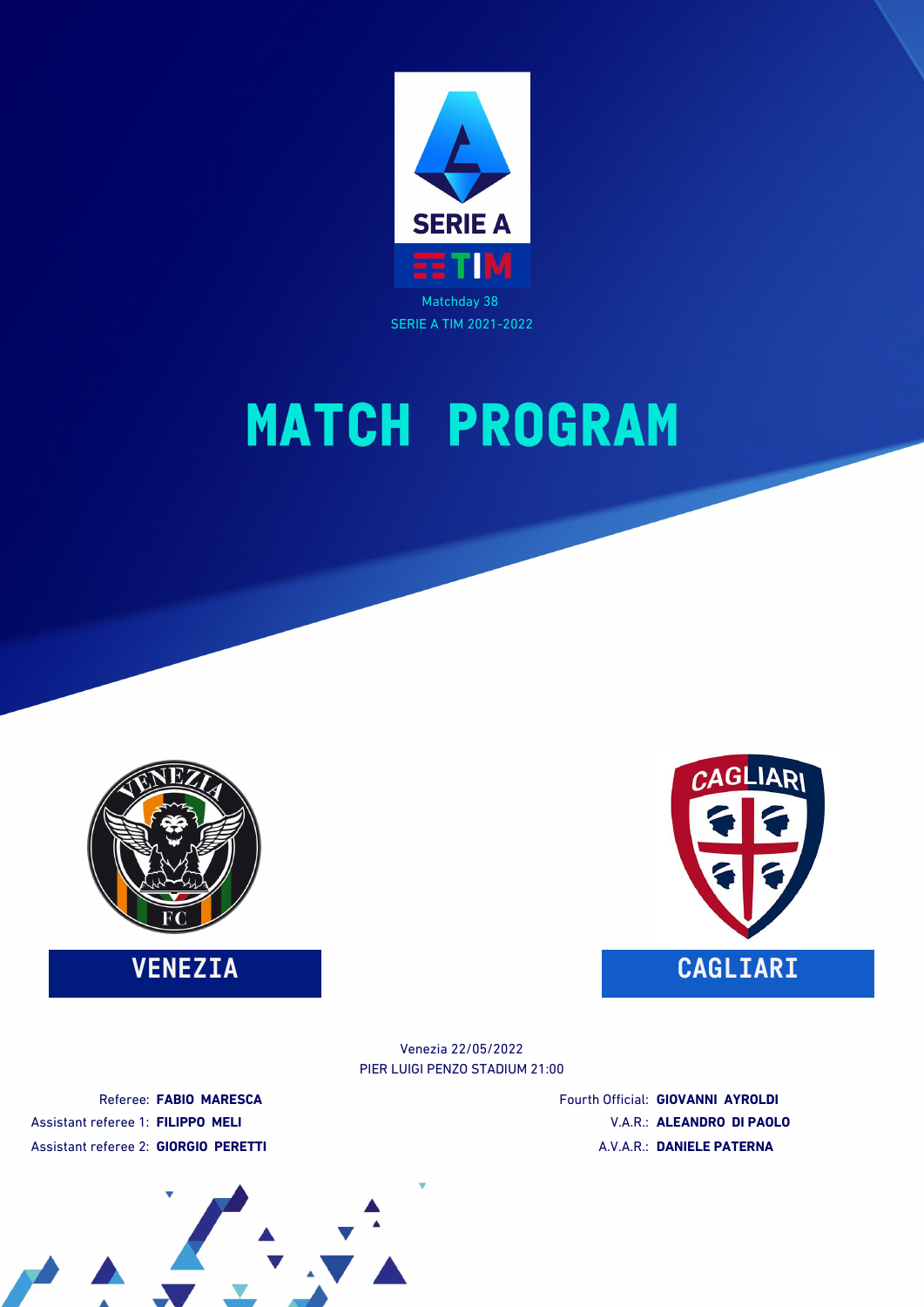

## **MATCH PROGRAM**

Venezia 22/05/2022 PIER LUIGI PENZO STADIUM - 21:00



### **SERIE A TIM 2021-22**

| <b>OVERALL</b>   | <b>PTS</b> | Þ  | W | D  |    | GF | GA | <b>GD</b>  |
|------------------|------------|----|---|----|----|----|----|------------|
| <b>VENEZIA</b>   | 26         | 37 | 6 | 8  | 23 | 34 | 69 | $-35$      |
| <b>CAGLIARI</b>  | 29         | 37 | 6 | 11 | 20 | 34 | 68 | $-34$      |
| <b>HOME/AWAY</b> | <b>PTS</b> | Þ  | W | D  | ┗  | GF | GA | <b>AVG</b> |
| <b>VENEZIA</b>   | 13         | 18 | 3 | 4  | 11 | 21 | 38 | 1.2        |
| <b>CAGLIARI</b>  | 14         | 18 | 3 | 5  | 10 | 14 | 35 | 0.8        |

### **HEAD TO HEAD - LAST 5 MATCHES**

| 2021-22 MD 7  | <b>CAGLIARI</b>                                          | <b>VENEZIA</b>            |         |
|---------------|----------------------------------------------------------|---------------------------|---------|
| 01/10/2021    | 19'(1°T) KEITA                                           | 47'(2°T) G. BUSIO         | $1 - 1$ |
| 1999-00 MD 21 | <b>VENEZIA</b>                                           | <b>CAGLIARI</b>           |         |
| 13/02/2000    | 2'(2°T) M. GANZ, 11'(2°T) M. GANZ, 44'(2°T) P. ORLANDINI |                           | $3-0$   |
| 1999-00 MD 4  | <b>CAGLIARI</b>                                          | <b>VENEZIA</b>            |         |
| 26/09/1999    | 35'(1°T) D. BERRETTA                                     | 3'(1°T) F. VALTOLINA      | $1 - 1$ |
| 1998-99 MD 29 | <b>VENEZIA</b>                                           | <b>CAGLIARI</b>           |         |
| 18/04/1999    | 27'(2°T) A. RECOBA                                       |                           | $1 - 0$ |
| 1998-99 MD 12 | <b>CAGLIARI</b>                                          | <b>VENEZIA</b>            |         |
| 06/12/1998    |                                                          | 22'(2°T)[A] F. ZANONCELLI | $0 - 1$ |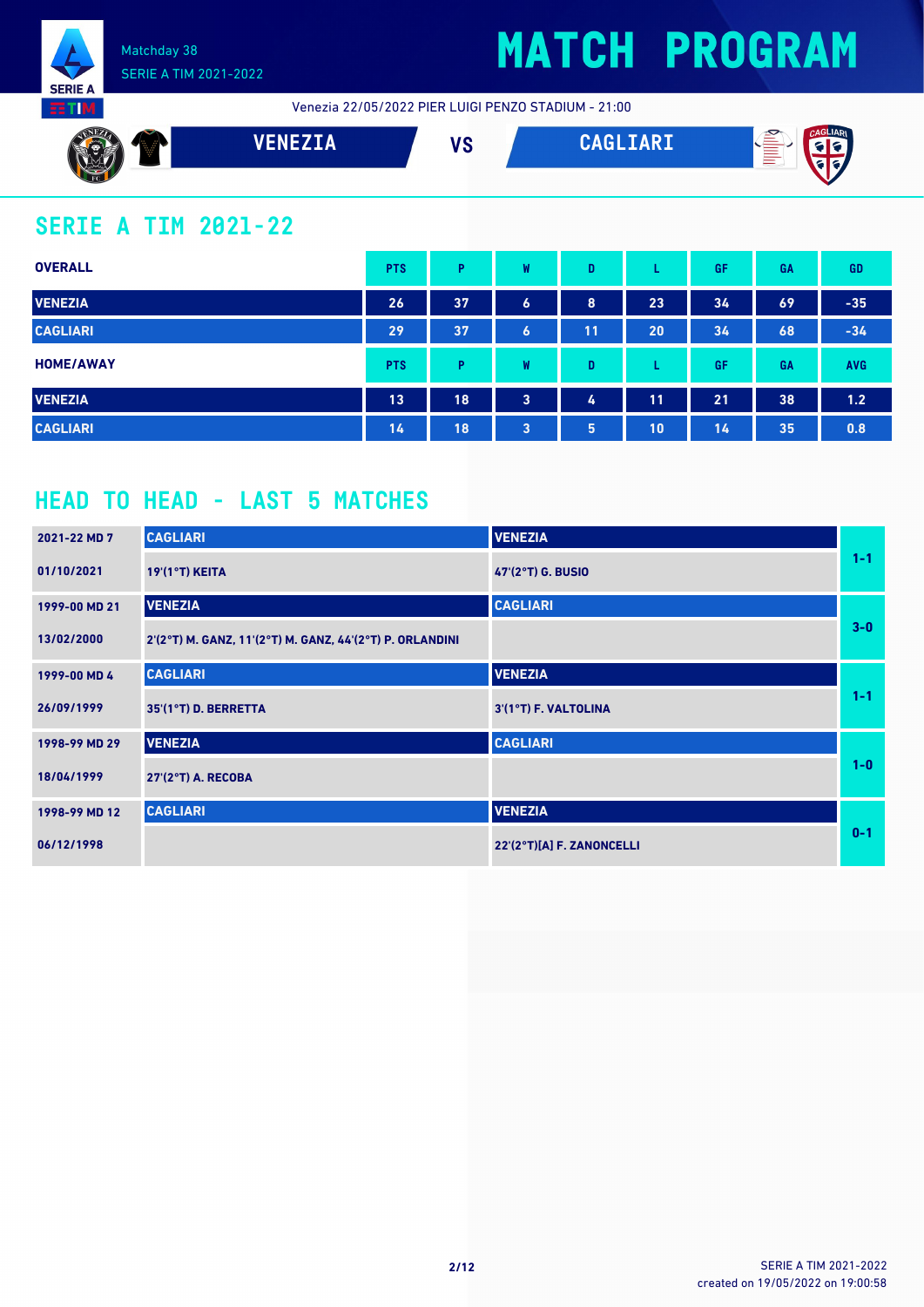

# **MATCH PROGRAM**

Venezia 22/05/2022 PIER LUIGI PENZO STADIUM - 21:00

|     | ___ | VÕ<br>v J | $\mathbf{A} \mathbf{B} \mathbf{A} \mathbf{B}$<br>. . | ∞<br>۱AR۱<br>$-$<br>$=$ |
|-----|-----|-----------|------------------------------------------------------|-------------------------|
| . . |     |           |                                                      | . .                     |

### **SQUADS**

| <b>VENEZIA</b>                             | <b>CAPS A</b>        | <b>GOALS A</b>  | GOALS 2021-22  | CAPS 2021-22     | MINS. 2021-22 |
|--------------------------------------------|----------------------|-----------------|----------------|------------------|---------------|
| <b>GOALKEEPERS</b>                         |                      |                 |                |                  |               |
| 1 NIKI MAENPAA                             | 16                   | 27              | 27             | 16               | 1501          |
| 12 LUCA LEZZERINI                          | 9                    | 12              | 9              | $\boldsymbol{6}$ | 543           |
| RICCARDO PIGOZZO<br>26                     | $\mathbf{0}$         | $\pmb{0}$       | 0              | 0                | $\pmb{0}$     |
| <b>BRUNO BERTINATO</b><br>34               | $\mathbf{0}$         | $\mathbf{0}$    | $\mathbf{0}$   | 0                | $\mathbf{0}$  |
| <b>ROMAN LAZAR</b><br>41                   | $\mathbf{0}$         | $\mathbf{0}$    | 0              | $\mathbf{0}$     | $\pmb{0}$     |
| <b>SERGIO ROMERO</b><br>88                 | 58                   | 84              | 33             | 16               | 1530          |
| 91 FILIPPO NERI                            | 0                    | 0               | 0              | 0                | $\pmb{0}$     |
| <b>DEFENDERS</b>                           |                      |                 |                |                  |               |
| <b>3 CRISTIAN MOLINARO</b>                 | 240                  | $\mathbf{3}$    | 0              | 8                | 589           |
| <b>MARCO MODOLO</b><br>13.                 | $\overline{6}$       | $\mathbf{0}$    | $\mathbf{0}$   | $\boldsymbol{6}$ | 423           |
| <b>MAXIMILIAN ULLMANN</b><br>19            | 5                    | $\mathbf{0}$    | 0              | 5                | 269           |
| 22 TYRONNE EBUEHI                          | 19                   | $\bf{0}$        | $\pmb{0}$      | 19               | 1215          |
| MICHAEL SVOBODA<br>30                      | 17                   | $\mathbf{0}$    | 0              | 17               | 1236          |
| <b>MATTIA CALDARA</b><br>31.               | 105                  | 11              | $\mathbf{1}$   | 30               | 2816          |
| PIETRO CECCARONI<br>32                     | 34                   | $\overline{2}$  | $\overline{2}$ | 34               | 3247          |
| 37 ALES MATEJU                             | 39                   | $\mathbf{0}$    | $\pmb{0}$      | 8                | 676           |
| <b>MORRE MAKADJI</b><br>40                 | $\mathbf{0}$         | $\mathbf{0}$    | 0              | 0                | 0             |
| <b>ETHAN AMPADU</b><br>44                  | 28                   | $\mathbf{0}$    | $\bf{0}$       | 28               | 2330          |
| <b>RIDGECIANO HAPS</b><br>55               | 24                   | $\mathbf{1}$    | 1              | 24               | 2106          |
| 69 JACOB PALSSON                           | $\mathbf{0}$         | $\mathbf{0}$    | $\bf{0}$       | $\mathbf{0}$     | $\mathbf{0}$  |
| <b>MIDFIELDERS</b>                         |                      |                 |                |                  |               |
| 5 ANTONIO VACCA                            | 21                   | $\bf{0}$        | 0              | 21               | 1121          |
| 8 TANNER TESSMANN                          | 19                   | $\mathbf{0}$    | $\bf{0}$       | 19               | 726           |
| <b>10 MATTIA ARAMU</b>                     | 33                   | $7\phantom{.0}$ | $\overline{7}$ | 32               | 2218          |
| <b>ARNOR SIGURDSSON</b><br>11 <sup>1</sup> | 9                    | $\mathbf{0}$    | $\bf{0}$       | 9                | 214           |
| <b>LUCA FIORDILINO</b><br>16               | 14                   | $\mathbf{0}$    | 0              | 14               | 702           |
| <b>DENNIS JOHNSEN</b><br>17                | 26                   | $\mathbf{1}$    | $\mathbf{1}$   | 26               | 1473          |
| MICHAEL CUISANCE<br>21                     | 12                   | $\mathbf{0}$    | 0              | 12               | 884           |
| <b>SOFIAN KIYINE</b><br>23                 | 56                   | $\mathbf{1}$    | $\mathbf{1}$   | 26               | 1328          |
| <b>PATRICK LEAL</b><br>25                  | $\mathbf{0}$         | $\mathbf{0}$    | 0              | 0                | 0             |
| <b>GIANLUCA BUSIO</b><br>27                | 29                   | $\mathbf{1}$    | $\mathbf{1}$   | 29               | 2069          |
| <b>DOMEN CRNIGOJ</b><br>33                 | 33                   | 3               | 3              | 33               | 1951          |
| 38 JACK DE VRIES                           | $\mathbf{0}$         | $\mathbf{0}$    | $\mathbf{0}$   | $\mathbf{0}$     | $\mathbf{0}$  |
| 42 DOR PERETZ                              | 17                   | $\pmb{0}$       | 0              | 17               | 561           |
| <b>FORWARDS</b>                            |                      |                 |                |                  |               |
| 9 JEAN-PIERRE NSAME                        | 11                   | $\pmb{0}$       | 0              | 11               | 299           |
| <b>14 THOMAS HENRY</b>                     | 33                   | 9               | 9              | 33               | 2259          |
| <b>20 NANI</b>                             | 28                   | 3               | 0              | 10               | 317           |
| 77 DAVID OKEREKE                           | 32                   | $\overline{7}$  | $\overline{7}$ | 32               | 2185          |
| <b>STAFF</b>                               |                      |                 |                |                  |               |
| <b>Coach</b>                               | <b>ANDREA SONCIN</b> |                 |                |                  |               |

One yellow card from a suspension Suspension Suspension Suspension Suspension Suspension Suspension Suspension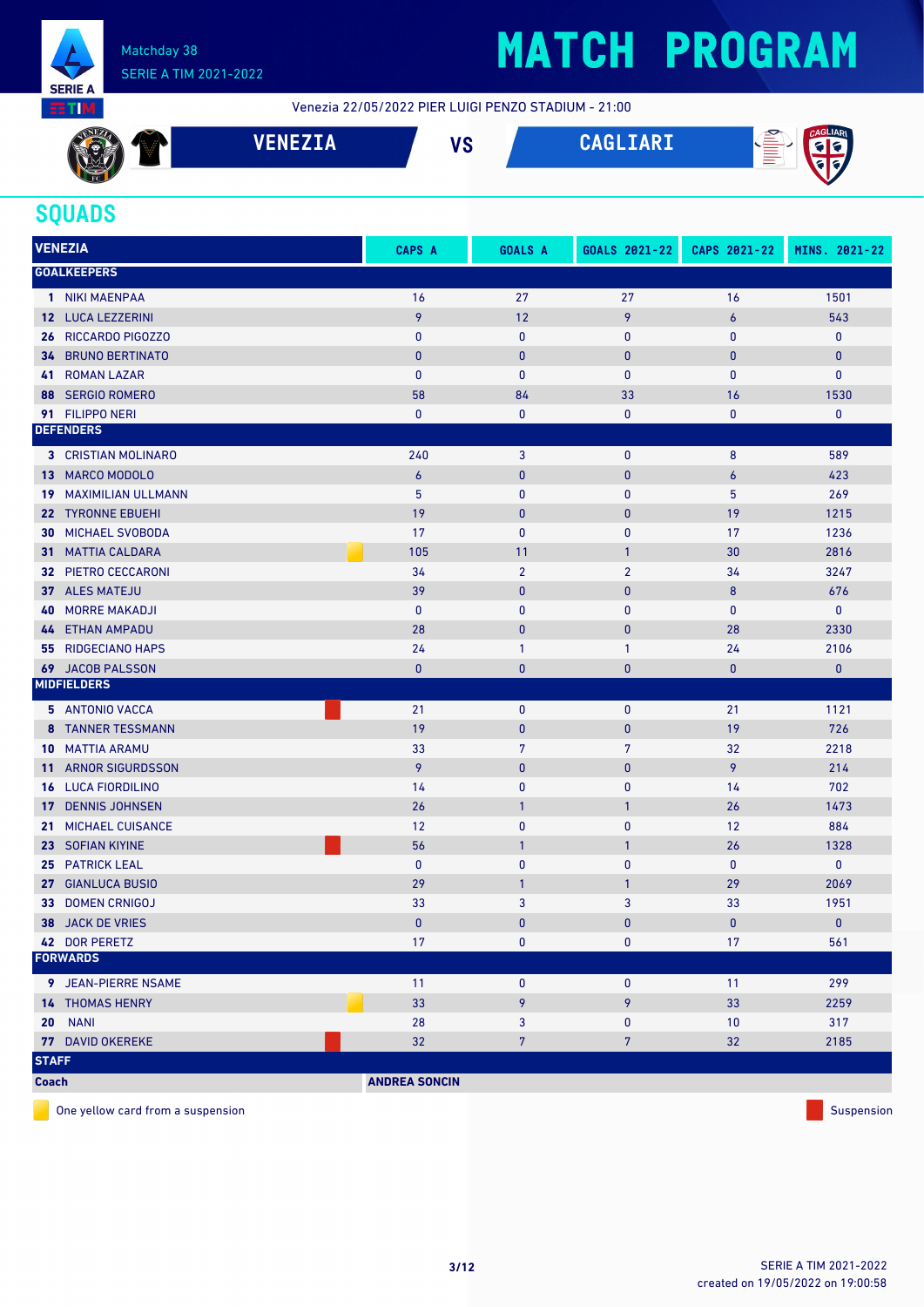

Venezia 22/05/2022 PIER LUIGI PENZO STADIUM - 21:00

|                 |                                                             | <b>VENEZIA</b> |                            | <b>VS</b> |                   | CAGLIARI          | Î              | CAGLIARI          |
|-----------------|-------------------------------------------------------------|----------------|----------------------------|-----------|-------------------|-------------------|----------------|-------------------|
|                 | <b>CAGLIARI</b>                                             |                | CAPS A                     |           | GOALS A           | GOALS 2021-22     | CAPS 2021-22   | MINS. 2021-22     |
|                 | <b>GOALKEEPERS</b>                                          |                |                            |           |                   |                   |                |                   |
|                 | 1 SIMONE ARESTI                                             |                | $\mathbf{1}$               |           | $\mathbf{1}$      | $\mathbf 0$       | $\pmb{0}$      | $\mathbf{0}$      |
| 28              | <b>ALESSIO CRAGNO</b>                                       |                | 165                        |           | 264               | 63                | 34             | 3296              |
| 31.             | <b>BORIS RADUNOVIC</b>                                      |                | $\overline{7}$             |           | 14                | 5                 | 3              | 285               |
|                 | 34 EUGENIO FUSCO                                            |                | $\mathbf{0}$               |           | $\pmb{0}$         | $\mathbf{0}$      | 0              | $\mathbf{0}$      |
|                 | 37 ANDREA D'ANIELLO                                         |                | $\mathbf{0}$               |           | $\mathbf{0}$      | $\mathbf{0}$      | 0              | 0                 |
| 43              | <b>ELDIN LOLIC</b>                                          |                | $\mathbf{0}$               |           | $\mathbf{0}$      | $\bf{0}$          | 0              | $\bf{0}$          |
|                 | <b>DEFENDERS</b>                                            |                |                            |           |                   |                   |                |                   |
|                 | 3 EDOARDO GOLDANIGA                                         |                | 137                        |           | $\overline{7}$    | $\mathbf 0$       | 12             | 1019              |
| 12              | RAOUL BELLANOVA                                             |                | 31                         |           | $\overline{1}$    | $\mathbf{1}$      | 30             | 2567              |
| 15              | <b>GIORGIO ALTARE</b>                                       |                | 18                         |           | $\mathbf{1}$      | $\mathbf{1}$      | 18             | 1495              |
| 22 <sub>2</sub> | <b>CHARALAMPOS LYKOGIANNIS</b>                              |                | 100                        |           | 5                 | $\mathbf{1}$      | 27             | 1901              |
|                 | 23 LUCA CEPPITELLI                                          |                | 153                        |           | $\overline{7}$    | $\mathbf{1}$      | 23             | 1494              |
| 25 <sub>1</sub> | <b>GABRIELE ZAPPA</b>                                       |                | 59                         |           | $\mathbf{0}$      | $\mathbf{0}$      | 25             | 1239              |
| 29              | <b>DALBERT</b>                                              |                | 83                         |           | $\mathbf{0}$      | $\mathbf{0}$      | 28             | 2208              |
| 33              | <b>ADAM OBERT</b>                                           |                | $\boldsymbol{6}$           |           | $\bf{0}$          | $\mathbf{0}$      | 6              | 296               |
| 40              | <b>SEBASTIAN WALUKIEWICZ</b>                                |                | 40                         |           | $\bf{0}$          | $\mathbf{0}$      | $\overline{7}$ | 316               |
|                 | 41 LUIGI PALOMBA                                            |                | $\mathbf{0}$               |           | $\mathbf{0}$      | $\mathbf{0}$      | $\mathbf{0}$   | $\mathbf{0}$      |
|                 | 42 IURIE IOVU                                               |                | $\mathbf{0}$               |           | $\mathbf{0}$      | $\mathbf{0}$      | 0              | 0                 |
|                 | 44 ANDREA CARBONI                                           |                | 51                         |           | $\mathbf{0}$      | $\mathbf{0}$      | 29             | 2273              |
|                 | <b>66 MATTEO LOVATO</b>                                     |                | 46                         |           | 0                 | $\mathbf 0$       | 21             | 1636              |
|                 | <b>MIDFIELDERS</b>                                          |                |                            |           |                   |                   |                |                   |
|                 | 4 DANIELE BASELLI                                           |                | 234                        |           | 20                | $\mathbf 0$       | 15             | 508               |
|                 | 6 MARKO ROG                                                 |                | 103                        |           | $\mathbf{3}$      | $\mathbf{0}$      | $\overline{7}$ | 276               |
| 8               | <b>RAZVAN MARIN</b>                                         |                | 72                         |           | 3                 | $\mathbf{0}$      | 35             | 2996              |
|                 | 14 ALESSANDRO DEIOLA                                        |                | 105                        |           | 5                 | 4                 | 32             | 2184              |
| 16              | <b>KEVIN STROOTMAN</b>                                      |                | 130                        |           | 10                | $\mathbf{0}$      | 10             | 679               |
| 18              | <b>NAHITAN NANDEZ</b>                                       |                | 87                         |           | 4                 | $\mathbf{0}$      | 20             | 1539              |
|                 | <b>20 GASTON PEREIRO</b>                                    |                | 53                         |           | $\overline{7}$    | 4                 | 28             | 1096              |
|                 | 26 NICOLO' CAVUOTI                                          |                | $\mathbf{0}$               |           | $\mathbf{0}$      | $\mathbf{0}$      | $\mathbf{0}$   | $\mathbf{0}$      |
|                 | 27 ALBERTO GRASSI                                           |                | 137                        |           | 5                 | $\mathbf 0$       | 29             | 2243              |
|                 | 38 JACOPO DESOGUS                                           |                | $\mathbf{0}$               |           | $\bf{0}$          | $\mathbf{0}$      | 0              | $\mathbf{0}$      |
|                 | <b>39 CHRISTOS KOURFALIDIS</b><br><b>FORWARDS</b>           |                | $\overline{2}$             |           | 0                 | $\mathbf 0$       | $\overline{2}$ | 30                |
|                 |                                                             |                |                            |           |                   |                   |                |                   |
|                 | 9 KEITA                                                     |                | 184                        |           | 41                | 3                 | 25             | 1302              |
| 10              | <b>JOAO PEDRO</b>                                           |                | 217                        |           | 71                | 13                | 36             | 3466              |
|                 | 19 LUCA GAGLIANO                                            |                | 4                          |           | $\mathbf{1}$      | $\mathbf 0$       | $\overline{2}$ | 23                |
|                 | 21 ZITO LUVUMBO                                             |                | $\mathbf{0}$               |           | $\pmb{0}$         | $\bf{0}$          | 0              | $\mathbf{0}$      |
|                 | <b>30 LEONARDO PAVOLETTI</b>                                |                | 194                        |           | 60                | 5                 | 32             | 1572              |
|                 | 32 DAMIR CETER VALENCIA                                     |                | $7\phantom{.}$             |           | $\pmb{0}$         | $\bf{0}$          | $\mathbf{1}$   | $7\overline{ }$   |
|                 | <b>36 ISAIAS OMAR DELPUPO</b><br><b>45 LISANDRU TRAMONI</b> |                | $\pmb{0}$<br>$\mathbf{0}$  |           | 0<br>$\mathbf{0}$ | 0<br>$\mathbf{0}$ | 0<br>0         | 0<br>$\mathbf{0}$ |
| <b>STAFF</b>    |                                                             |                |                            |           |                   |                   |                |                   |
| <b>Coach</b>    |                                                             |                | <b>ALESSANDRO AGOSTINI</b> |           |                   |                   |                |                   |
|                 |                                                             |                |                            |           |                   |                   |                |                   |

One yellow card from a suspension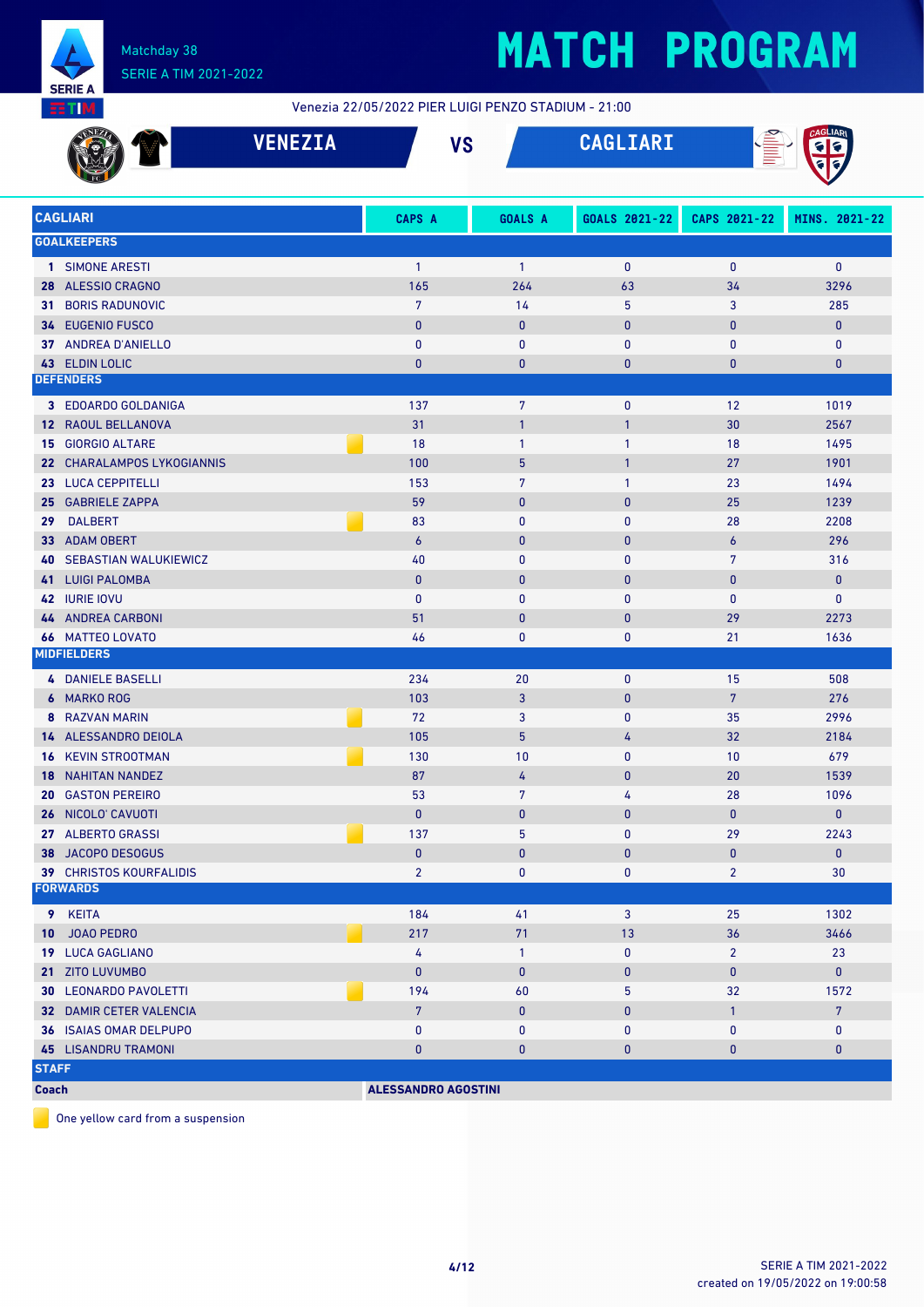

Venezia 22/05/2022 PIER LUIGI PENZO STADIUM - 21:00



### **LAST 5 MATCHES**

| <b>VENEZIA</b>     |                                                                                        |                                                                              |         |
|--------------------|----------------------------------------------------------------------------------------|------------------------------------------------------------------------------|---------|
| <b>MATCHDAY 37</b> | <b>ROMA</b>                                                                            | <b>VENEZIA</b>                                                               | $1 - 1$ |
| 14/05/2022         | 31'(2°T) E. SHOMURODOV                                                                 | $1'(1°T)$ D. OKEREKE                                                         |         |
| <b>MATCHDAY 36</b> | <b>VENEZIA</b>                                                                         | <b>BOLOGNA</b>                                                               |         |
| 08/05/2022         | 4'(1°T) T. HENRY, 19'(1°T) S. KIYINE, 33'(2°T) M. ARAMU,<br><b>48'(2°T) D. JOHNSEN</b> | 47'(1°T) R. ORSOLINI, 10'(2°T) M. ARNAUTOVIC, 23'(2°T) J.<br><b>SCHOUTEN</b> | $4 - 3$ |
| <b>MATCHDAY 35</b> | <b>JUVENTUS</b>                                                                        | <b>VENEZIA</b>                                                               | $2 - 1$ |
| 01/05/2022         | 7'(1°T) L. BONUCCI, 31'(2°T) L. BONUCCI                                                | 26'(2°T) M. ARAMU                                                            |         |
| <b>MATCHDAY 34</b> | <b>VENEZIA</b>                                                                         | <b>ATALANTA</b>                                                              | $1 - 3$ |
| 23/04/2022         | 35'(2°T) D. CRNIGOJ                                                                    | 44'(1°T) M. PASALIC, 2'(2°T) D. ZAPATA, 18'(2°T) L. MURIEL                   |         |
| <b>MATCHDAY 33</b> | <b>FIORENTINA</b>                                                                      | <b>VENEZIA</b>                                                               | $1-0$   |
| 16/04/2022         | 30'(1°T) L. TORREIRA                                                                   |                                                                              |         |
| <b>CAGLIARI</b>    |                                                                                        |                                                                              |         |
| <b>MATCHDAY 37</b> | <b>CAGLIARI</b>                                                                        | <b>INTER</b>                                                                 |         |
| 15/05/2022         | 9'(2°T) C. LYKOGIANNIS                                                                 | 25'(1°T) M. DARMIAN, 6'(2°T) L. MARTINEZ, 39'(2°T) L.<br><b>MARTINEZ</b>     | $1 - 3$ |
| <b>MATCHDAY 36</b> | <b>SALERNITANA</b>                                                                     | <b>CAGLIARI</b>                                                              | $1 - 1$ |
| 08/05/2022         | $23'(2°T)$ S VERNI                                                                     | $54'(2°T)$ G AI TARE                                                         |         |

| 08/05/2022         | $23'(2°T)$ S. VERDI   | 54'(2°T) G. ALTARE                    | $1 - 1$ |
|--------------------|-----------------------|---------------------------------------|---------|
| <b>MATCHDAY 35</b> | <b>CAGLIARI</b>       | <b>HELLAS VERONA</b>                  | $1 - 2$ |
| 30/04/2022         | $12'(2°T)$ JOAO PEDRO | 8'(1°T) A. BARAK, 44'(1°T) G. CAPRARI |         |
| <b>MATCHDAY 34</b> | <b>GENOA</b>          | <b>CAGLIARI</b>                       | $1 - 0$ |
| 24/04/2022         | $44'(2°T)$ M. BADELJ  |                                       |         |
| <b>MATCHDAY 33</b> | <b>CAGLIARI</b>       | <b>SASSUOLO</b>                       | $1 - 0$ |
| 16/04/2022         | $42'(1°T)$ A. DEIOLA  |                                       |         |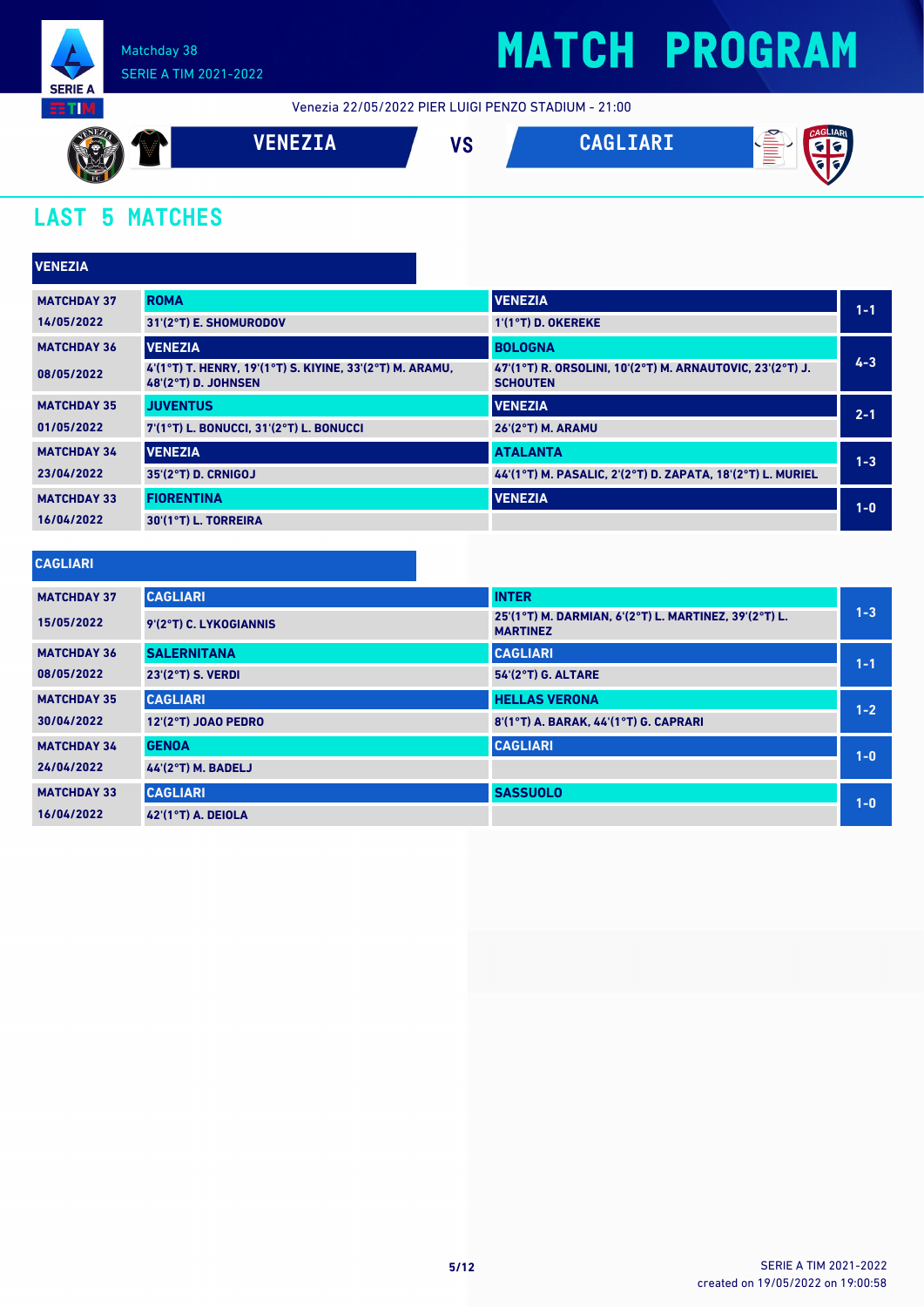

Venezia 22/05/2022 PIER LUIGI PENZO STADIUM - 21:00

| <b>VENEZIA</b>                           | <b>VS</b> | <b>CAGLIARI</b> | <b>AGLIAI</b><br>É |
|------------------------------------------|-----------|-----------------|--------------------|
| <b>TEAMS COMPARISON (Average values)</b> |           | <b>VENEZIA</b>  | <b>CAGLIARI</b>    |
| <b>Goals For</b>                         |           | 0.92            | 0.92               |
| <b>Goals Conceded</b>                    |           | 1.86            | 1.84               |
| <b>Attempts</b>                          |           | 9.41            | 10.62              |
| Attempts on target                       |           | 3.22            | 3.16               |
| <b>Assists</b>                           |           | 0.62            | 0.65               |
| <b>Attacking Plays</b>                   |           | 25.95           | 26.43              |
| <b>Passes Completed</b>                  |           | 280.43          | 276.16             |
| Passes Completed (%)                     |           | 78%             | 75%                |
| <b>Fouls Committed</b>                   |           | 13.95           | 14.32              |
| <b>Dribbling</b>                         |           | 7.97            | 6.57               |
| <b>Team Defense Position</b>             |           | 47.03m          | 48.75m             |
| <b>Key Passes</b>                        |           | 5.92            | 7.14               |
| <b>Offsides</b>                          |           | 1.51            | 1.81               |
| <b>Corners</b>                           |           | 3.16            | 3.57               |
| <b>Cross Completed</b>                   |           | 4.97            | 5.57               |
| <b>Defensive Half Ball Possession</b>    |           | 00'21           | 00'22              |
| <b>Attacking Half Ball Possession</b>    |           | 00'12           | 00'13              |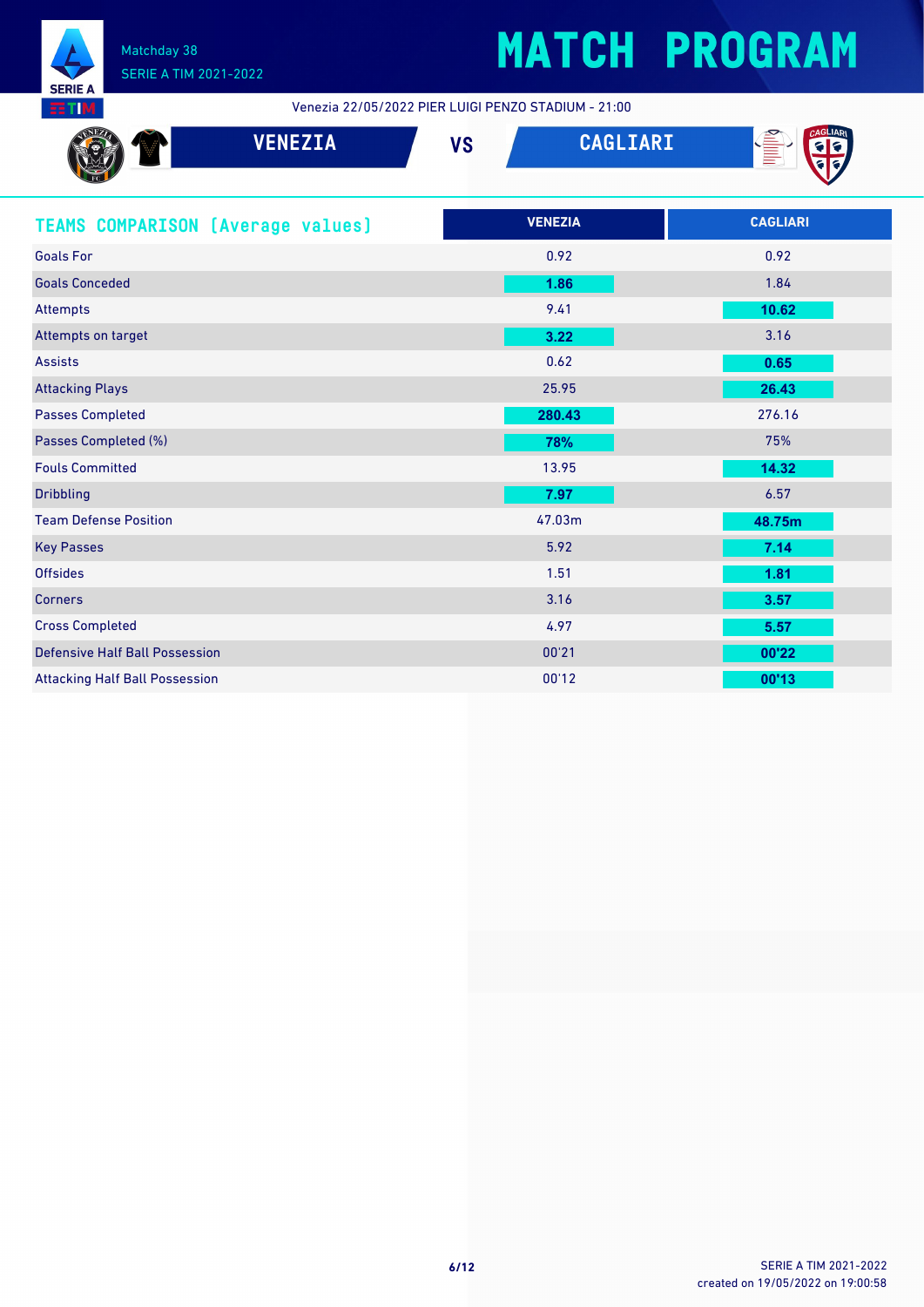

## **MATCH PROGRAM**

Venezia 22/05/2022 PIER LUIGI PENZO STADIUM - 21:00

**VENEZIA VS CAGLIARI**



### **ATHLETICS PERFORMANCE**

| <b>VENEZIA</b>       | Caps (Min.) | <b>Average (Km)</b> | <b>AVG Sprint</b><br>(Km) | <b>CAGLIARI</b>             | Caps (Min.) | Average (Km) | <b>AVG Sprint</b><br>(Km) |
|----------------------|-------------|---------------------|---------------------------|-----------------------------|-------------|--------------|---------------------------|
| 37 A. MATEJU         | 8(676)      | 10.612              | 0.984                     | 27 A. GRASSI                | 29 (2243')  | 10.648       | 0.852                     |
| 44 E. AMPADU         | 28 (2330')  | 10.378              | 0.771                     | 8 R. MARIN                  | 35(2996)    | 10.584       | 0.779                     |
| 31 M. CALDARA        | 30(2816)    | 10.368              | 0.573                     | 12 R. BELLANOVA             | 30(2567)    | 9.996        | 1.143                     |
| 32 P. CECCARONI      | 34 (3247')  | 10.234              | 0.682                     | 44 A. CARBONI               | 29 (2273')  | 9.974        | 0.745                     |
| <b>27 G. BUSIO</b>   | 29 (2069')  | 9.814               | 0.905                     | <b>18 N. NANDEZ</b>         | 20 (1539')  | 9.943        | 0.962                     |
| <b>55 R. HAPS</b>    | 24 (2106')  | 9.523               | 0.766                     | 10 JOAO PEDRO               | 36(3466)    | 9.889        | 0.841                     |
| <b>13 M. MODOLO</b>  | 6(423)      | 9.353               | 0.456                     | 3 E. GOLDANIGA              | 11(1013)    | 9.835        | 0.728                     |
| 21 M. CUISANCE       | 12 (884')   | 9.199               | 0.77                      | 22 C. LYKOGIANNIS           | 27 (1901')  | 9.549        | 0.776                     |
| <b>77 D. OKEREKE</b> | 32 (2185')  | 9.18                | 1.024                     | 14 A. DEIOLA                | 32(2184)    | 9.521        | 0.931                     |
| 30 M. SVOBODA        | 17(1236)    | 8.968               | 0.622                     | 15 G. ALTARE                | 18 (1495')  | 9.387        | 0.716                     |
| 19 M. ULLMANN        | 5(269)      | 8.909               | 0.605                     | <b>66 M. LOVATO</b>         | 15(1305)    | 9.084        | 0.52                      |
| 22 T. EBUEHI         | 19 (1215')  | 8.786               | 0.897                     | 16 K. STROOTMAN             | 10(679)     | 9.016        | 0.597                     |
| 10 M. ARAMU          | 32 (2218')  | 8.757               | 0.776                     | 29 DALBERT                  | 28 (2208')  | 8.984        | 1.065                     |
| <b>14 T. HENRY</b>   | 33 (2259')  | 8.536               | 0.568                     | 23 L. CEPPITELLI            | 23 (1494')  | 8.602        | 0.463                     |
| 17 D. JOHNSEN        | 26 (1473')  | 8.215               | 0.948                     | 33 A. OBERT                 | 6(296)      | 8.197        | 0.573                     |
| 3 C. MOLINARO        | 8(589)      | 8.199               | 0.674                     | <b>25 G. ZAPPA</b>          | 25 (1239')  | 8.071        | 0.855                     |
| 16 L. FIORDILINO     | 14 (702')   | 8.015               | 0.714                     | <b>30 L. PAVOLETTI</b>      | 32 (1572')  | 7.762        | 0.552                     |
| 33 D. CRNIGOJ        | 33 (1951')  | 7.902               | 0.756                     | 20 G. PEREIRO               | 28 (1096')  | 7.06         | 0.522                     |
| 23 S. KIYINE         | 26 (1328')  | 7.078               | 0.708                     | <b>9 KEITA</b>              | 25 (1302')  | 6.862        | 0.503                     |
| 5 A. VACCA           | 21(1121)    | 7.054               | 0.487                     | <b>40 S. WALUKIEWICZ</b>    | 7(316)      | 6.361        | 0.408                     |
| 8 T. TESSMANN        | 19 (726')   | 6.546               | 0.592                     | 4 D. BASELLI                | 9 (335')    | 6.097        | 0.505                     |
| <b>20 NANI</b>       | 10(317)     | 5.523               | 0.468                     | 6 M. ROG                    | 7(276)      | 5.805        | 0.445                     |
| 42 D. PERETZ         | 17 (561')   | 5.082               | 0.429                     | 39 C. KOURFALIDIS           | 2(30')      | 2.083        | 0.263                     |
| 11 A. SIGURDSSON     | 9(214)      | 3.915               | 0.424                     | 19 L. GAGLIANO              | 2(23')      | 1.373        | 0.144                     |
| 9 J. NSAME           | 11(299)     | 3.21                | 0.203                     | <b>32 D. CETER VALENCIA</b> | 1(7)        | 0.855        | 0.07                      |
| <b>0</b> I. BAH      | 1(12)       | 1.681               | 0.165                     |                             |             |              |                           |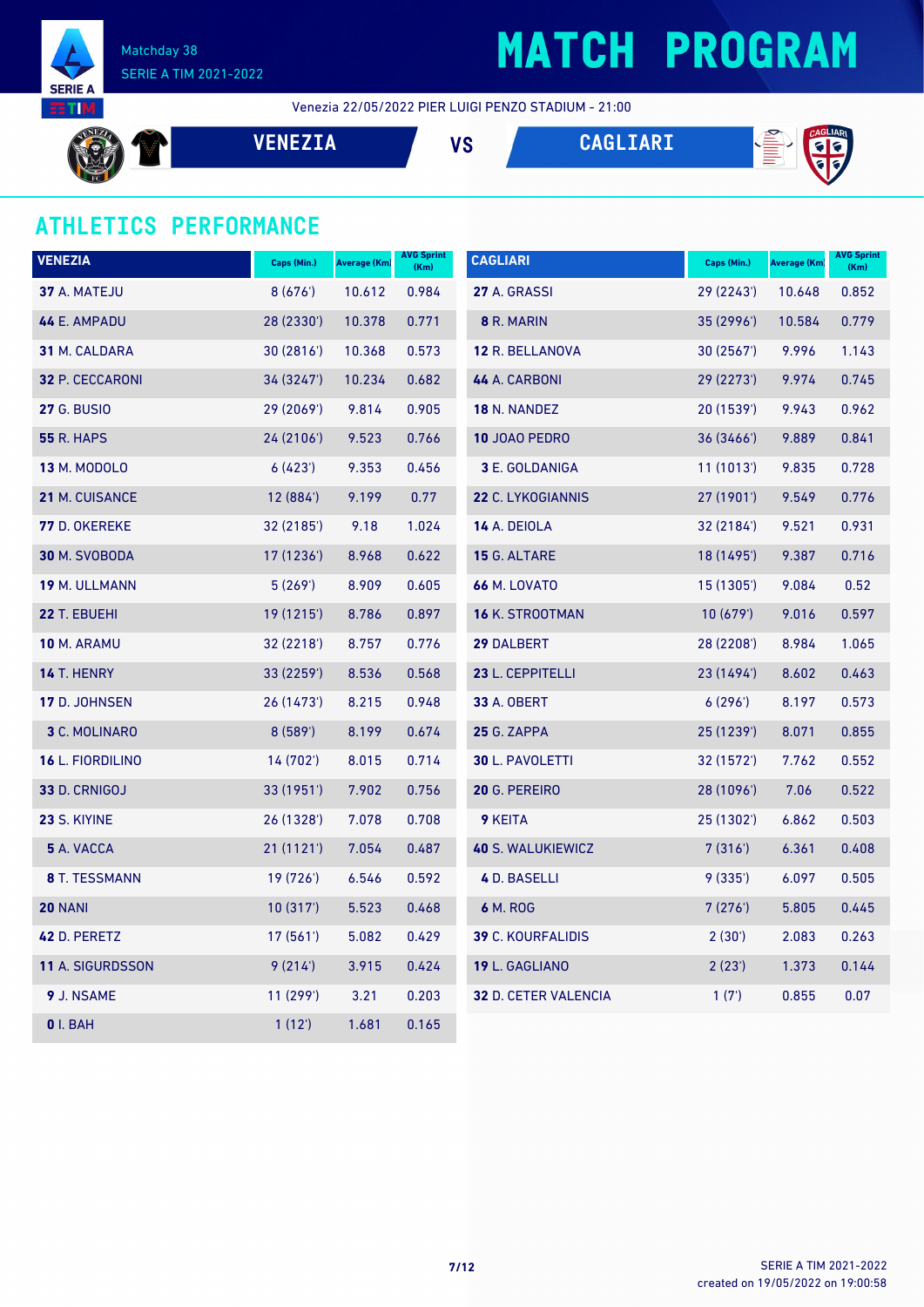Matchday 38 SERIE A TIM 2021-2022

Venezia 22/05/2022 PIER LUIGI PENZO STADIUM - 21:00



### **MATCHDAY 38**

**SERIE A** 5 T I

| <b>TORINO</b>     |           | vs ROMA                 | 20/05/2022 20:45 |
|-------------------|-----------|-------------------------|------------------|
| <b>GENOA</b>      | <b>VS</b> | <b>BOLOGNA</b>          | 21/05/2022 17:15 |
| <b>ATALANTA</b>   |           | vs EMPOLI               | 21/05/2022 20:45 |
| <b>FIORENTINA</b> | <b>VS</b> | <b>JUVENTUS</b>         | 21/05/2022 20:45 |
| LAZIO             |           | <b>vs</b> HELLAS VERONA | 21/05/2022 20:45 |
| <b>SPEZIA</b>     | <b>VS</b> | <b>NAPOLI</b>           | 22/05/2022 12:30 |
| <b>INTER</b>      |           | <b>vs</b> SAMPDORIA     | 22/05/2022 18:00 |
| <b>SASSUOLO</b>   | <b>VS</b> | <b>MILAN</b>            | 22/05/2022 18:00 |
| SALERNITANA       |           | vs UDINESE              | 22/05/2022 21:00 |
| <b>VENEZIA</b>    | <b>VS</b> | <b>CAGLIARI</b>         | 22/05/2022 21:00 |

### **SERIE A TIM TABLE**

|                      | <b>PTS</b> | P  | W                | D              | L               | GF. | GA | <b>GOAL DIFF.</b> |
|----------------------|------------|----|------------------|----------------|-----------------|-----|----|-------------------|
| <b>MILAN</b>         | 83         | 37 | 25               | $\bf 8$        | 4               | 66  | 31 | $+35$             |
| <b>INTER</b>         | 81         | 37 | 24               | 9              | 4               | 81  | 32 | $+49$             |
| <b>NAPOLI</b>        | 76         | 37 | 23               | $\overline{7}$ | $7\overline{ }$ | 71  | 31 | $+40$             |
| <b>JUVENTUS</b>      | 70         | 37 | 20               | 10             | $\overline{7}$  | 57  | 35 | $+22$             |
| LAZI0                | 63         | 37 | 18               | 9              | 10              | 74  | 55 | $+19$             |
| <b>ROMA</b>          | 60         | 37 | 17               | 9              | 11              | 56  | 43 | $+13$             |
| <b>FIORENTINA</b>    | 59         | 37 | 18               | 5              | 14              | 57  | 51 | $+6$              |
| <b>ATALANTA</b>      | 59         | 37 | 16               | 11             | 10              | 65  | 47 | $+18$             |
| <b>HELLAS VERONA</b> | 52         | 37 | 14               | 10             | 13              | 62  | 56 | $+6$              |
| <b>TORINO</b>        | 50         | 37 | 13               | 11             | 13              | 46  | 38 | $+8$              |
| <b>SASSUOLO</b>      | 50         | 37 | 13               | 11             | 13              | 64  | 63 | $+1$              |
| <b>UDINESE</b>       | 44         | 37 | 10               | 14             | 13              | 57  | 58 | $-1$              |
| <b>BOLOGNA</b>       | 43         | 37 | 11               | 10             | 16              | 43  | 55 | $-12$             |
| <b>EMPOLI</b>        | 38         | 37 | 9                | 11             | 17              | 49  | 70 | $-21$             |
| <b>SAMPDORIA</b>     | 36         | 37 | 10               | 6              | 21              | 46  | 60 | $-14$             |
| <b>SPEZIA</b>        | 36         | 37 | 10               | 6              | 21              | 41  | 68 | $-27$             |
| <b>SALERNITANA</b>   | 31         | 37 | $7\overline{ }$  | 10             | 20              | 33  | 74 | $-41$             |
| <b>CAGLIARI</b>      | 29         | 37 | $\boldsymbol{6}$ | 11             | 20              | 34  | 68 | $-34$             |
| <b>GENOA</b>         | 28         | 37 | 4                | 16             | 17              | 27  | 59 | $-32$             |
| <b>VENEZIA</b>       | 26         | 37 | $\boldsymbol{6}$ | 8              | 23              | 34  | 69 | $-35$             |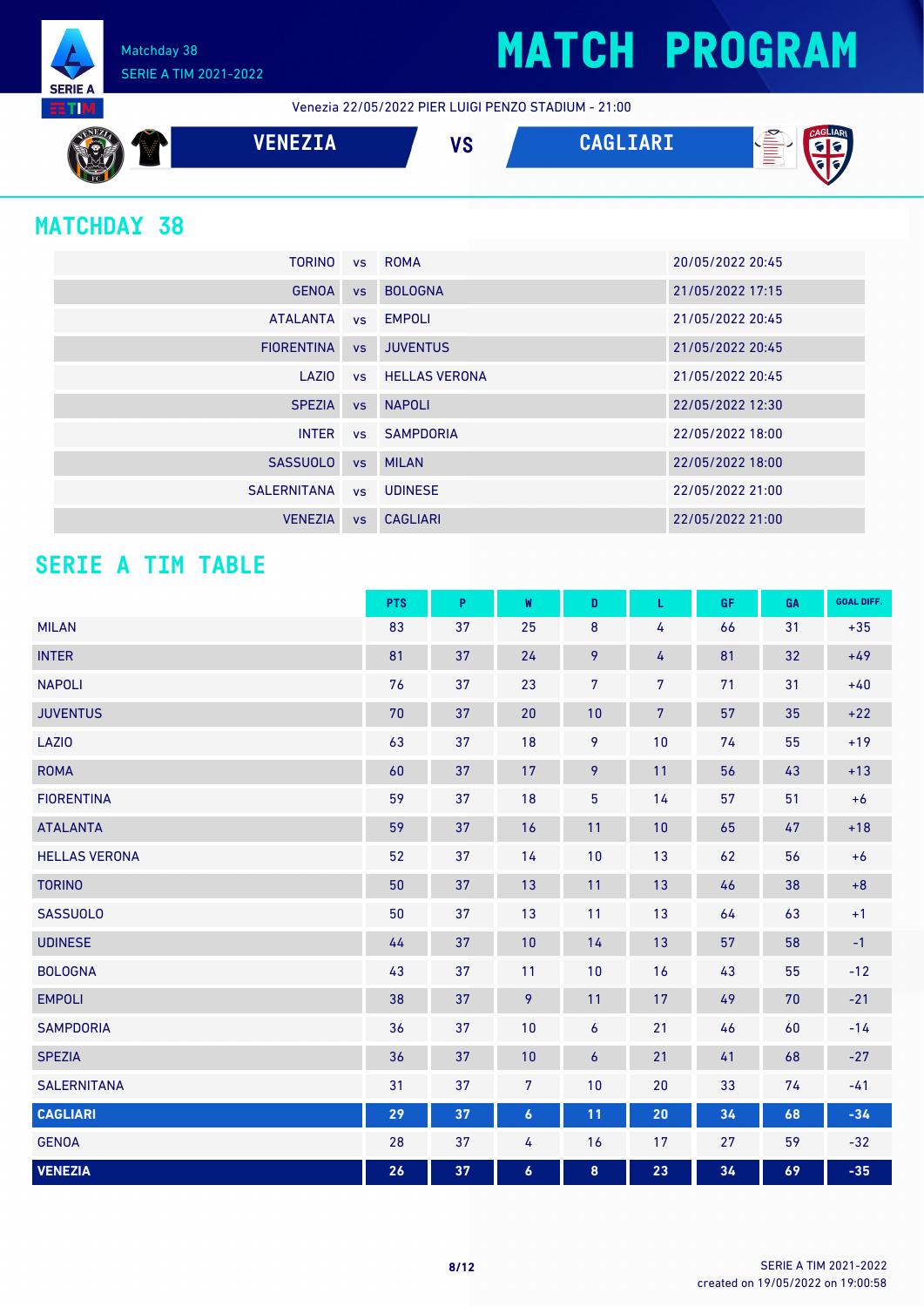

Venezia 22/05/2022 PIER LUIGI PENZO STADIUM - 21:00

$$
\bigcircled{\mathbf{r}}
$$

**VENEZIA VS CAGLIARI**





### **PLAYERS RANKING**

|               | <b>TOP SCORERS</b> | <b>Goals(Penalties)</b> |       |
|---------------|--------------------|-------------------------|-------|
| 1             | C. IMMOBILE        | LAZ                     | 27(7) |
| $\mathcal{P}$ | D. VLAHOVIC        | <b>JUV</b>              | 24(5) |
| 3             | L. MARTINEZ        | <b>INT</b>              | 21(3) |
| 4             | <b>G. SCAMACCA</b> | <b>SAS</b>              | 16(1) |
| 4             | <b>G. SIMEONE</b>  | <b>VER</b>              | 16(0) |
| 6             | <b>D. BERARDI</b>  | <b>SAS</b>              | 15(6) |
| 6             | T. ARRAHAM         | <b>ROM</b>              | 15(2) |
| $\mathsf{R}$  | <b>V. OSIMHEN</b>  | <b>NAP</b>              | 14(0) |
| 8             | M. ARNAUTOVIC      | <b>BOL</b>              | 14(2) |
|               | 10 F. DZFKO        | <b>INT</b>              | 13(0) |

### **TEAMS RANKING**

|                | <b>TEAMS RANKING</b>  | <b>Goals - Goals per game</b> |                |
|----------------|-----------------------|-------------------------------|----------------|
| 1              | <b>INTER</b>          | 81                            | 2.19           |
| $\overline{2}$ | <b>LAZIO</b>          | 74                            | $\overline{2}$ |
| 3              | <b>NAPOLI</b>         | 71                            | 1.92           |
| 4              | <b>MILAN</b>          | 66                            | 1.78           |
| 5              | <b>ATALANTA</b>       | 65                            | 1.76           |
| 6              | <b>SASSUOLO</b>       | 64                            | 1.73           |
| 7              | <b>HELLAS VERONA</b>  | 62                            | 1.68           |
| 8              | <b>FIORENTINA</b>     | 57                            | 1.54           |
| 8              | <b>JUVENTUS</b>       | 57                            | 1.54           |
| 8              | <b>UDINESE</b>        | 57                            | 1.54           |
| 11             | <b>ROMA</b>           | 56                            | 1.51           |
| 12             | <b>EMPOLI</b>         | 49                            | 1.32           |
| 13             | <b>SAMPDORIA</b>      | 46                            | 1.24           |
| 13             | <b>TORINO</b>         | 46                            | 1.24           |
| 15             | <b>BOLOGNA</b>        | 43                            | 1.16           |
| 16             | <b>SPEZIA</b>         | 41                            | 1.11           |
| 17             | <b>CAGLIARI</b>       | 34                            | 0.92           |
| 17             | <b>VENEZIA</b>        | 34                            | 0.92           |
|                | <b>19 SALERNITANA</b> | 33                            | 0.89           |
| 20             | <b>GENOA</b>          | 27                            | 0.73           |

|                | <b>TEAMS RANKING</b> | Att.-On Target-Off Target-Blocked |     |     |     |
|----------------|----------------------|-----------------------------------|-----|-----|-----|
| 1              | <b>INTER</b>         | 650                               | 242 | 243 | 165 |
| $\overline{2}$ | <b>ROMA</b>          | 587                               | 192 | 220 | 175 |
| 3              | <b>MILAN</b>         | 582                               | 184 | 234 | 164 |
| 4              | <b>NAPOLI</b>        | 569                               | 197 | 217 | 155 |
| 5              | <b>ATALANTA</b>      | 564                               | 166 | 225 | 173 |
| 6              | <b>SASSUOLO</b>      | 561                               | 210 | 196 | 155 |
| 7              | <b>JUVENTUS</b>      | 522                               | 172 | 226 | 124 |
| 8              | <b>FIORENTINA</b>    | 500                               | 182 | 200 | 118 |
| 9              | <b>EMPOLI</b>        | 490                               | 161 | 187 | 142 |
| 9              | <b>UDINESE</b>       | 490                               | 176 | 186 | 128 |
| 11             | <b>TORINO</b>        | 463                               | 152 | 190 | 121 |
| 12             | <b>HELLAS VERONA</b> | 453                               | 153 | 181 | 119 |
| 13             | LAZI <sub>0</sub>    | 435                               | 188 | 158 | 89  |
| 14             | <b>BOLOGNA</b>       | 428                               | 145 | 175 | 108 |
| 15             | <b>SALERNITANA</b>   | 406                               | 130 | 164 | 112 |
| 16             | <b>CAGLIARI</b>      | 393                               | 117 | 167 | 109 |
| 17             | <b>GENOA</b>         | 386                               | 110 | 173 | 103 |
| 18             | <b>SAMPDORIA</b>     | 383                               | 122 | 156 | 105 |
| 19             | <b>SPEZIA</b>        | 370                               | 131 | 139 | 100 |
| 20             | <b>VENEZIA</b>       | 348                               | 119 | 149 | 80  |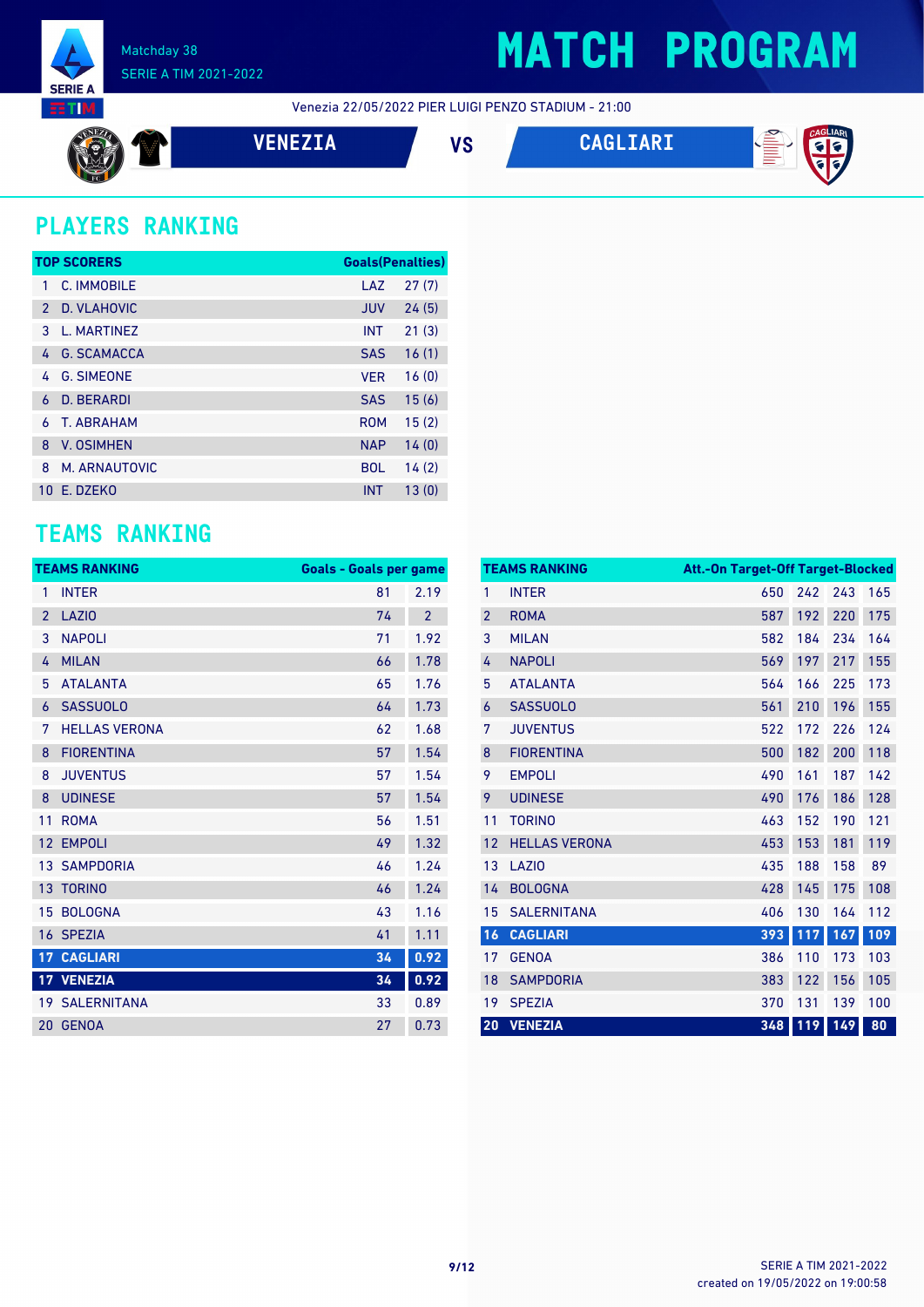

# **MATCH PROGRAM**

Venezia 22/05/2022 PIER LUIGI PENZO STADIUM - 21:00







| <b>TEAMS RANKING</b>   |    | <b>Assists - Avg</b> |  |
|------------------------|----|----------------------|--|
| 1 INTER                | 55 | 1.49                 |  |
| 2 LAZIO                | 47 | 1.27                 |  |
| <b>3 ATALANTA</b>      | 45 | 1.22                 |  |
| <b>3 NAPOLI</b>        | 45 | 1.22                 |  |
| <b>5 HELLAS VERONA</b> | 39 | 1.05                 |  |
| <b>6 JUVENTUS</b>      | 37 | 1.00                 |  |
| 7 SASSUOLO             | 36 | 0.97                 |  |
| 8 MILAN                | 35 | 0.95                 |  |
| 9 BOLOGNA              | 34 | 0.92                 |  |
| <b>9 UDINESE</b>       | 34 | 0.92                 |  |
| 11 ROMA                | 31 | 0.84                 |  |
| <b>12 FIORENTINA</b>   | 30 | 0.81                 |  |
| <b>13 SAMPDORIA</b>    | 29 | 0.78                 |  |
| <b>14 TORINO</b>       | 26 | 0.70                 |  |
| <b>15 EMPOLI</b>       | 25 | 0.68                 |  |
| <b>15 SPEZIA</b>       | 25 | 0.68                 |  |
| <b>17 CAGLIARI</b>     | 24 | 0.65                 |  |
| <b>18 VENEZIA</b>      | 23 | 0.62                 |  |
| 19 GENOA               | 19 | 0.51                 |  |
| <b>20 SALERNITANA</b>  | 18 | 0.49                 |  |

|                 | <b>TEAMS RANKING</b><br><b>Key Passes*</b> |       |  |  |
|-----------------|--------------------------------------------|-------|--|--|
| 1               | <b>INTER</b>                               | 11.54 |  |  |
| $\overline{2}$  | <b>ATALANTA</b>                            | 10.7  |  |  |
| 3               | <b>NAPOLI</b>                              | 10.59 |  |  |
| 3               | <b>ROMA</b>                                | 10.59 |  |  |
| 5               | <b>MILAN</b>                               | 10.32 |  |  |
| 6               | <b>SASSUOLO</b>                            | 10.24 |  |  |
| 7               | <b>JUVENTUS</b>                            | 9.35  |  |  |
| 8               | <b>FIORENTINA</b>                          | 9.3   |  |  |
| 9               | <b>TORINO</b>                              | 8.76  |  |  |
| 10              | <b>UDINESE</b>                             | 8.73  |  |  |
| 11              | <b>EMPOLI</b>                              | 8.41  |  |  |
| 12 <sup>7</sup> | <b>BOLOGNA</b>                             | 8.22  |  |  |
|                 | <b>13 HELLAS VERONA</b>                    | 7.73  |  |  |
|                 | <b>14 LAZIO</b>                            | 7.57  |  |  |
|                 | <b>15 SALERNITANA</b>                      | 7.16  |  |  |
|                 | <b>16 CAGLIARI</b>                         | 7.14  |  |  |
|                 | <b>17 SAMPDORIA</b>                        | 6.97  |  |  |
| 18 <sup>°</sup> | <b>GENOA</b>                               | 6.84  |  |  |
|                 | 19 SPEZIA                                  | 6.54  |  |  |
|                 | 20 VENEZIA                                 | 5.92  |  |  |

\* Valori medi per partita.

|                | <b>TEAMS RANKING</b>  | <b>Passes completed - % *</b> |    |
|----------------|-----------------------|-------------------------------|----|
| 1              | LAZI <sub>0</sub>     | 498.86                        | 87 |
| $\overline{2}$ | <b>NAPOLI</b>         | 486.97                        | 87 |
| 3              | <b>INTER</b>          | 454.27                        | 86 |
| 4              | <b>FIORENTINA</b>     | 427.27                        | 85 |
| 5              | <b>SASSUOLO</b>       | 427.16                        | 85 |
| 6              | <b>ATALANTA</b>       | 419.27                        | 82 |
| 7              | <b>JUVENTUS</b>       | 412.57                        | 85 |
| 8              | <b>MILAN</b>          | 391.43                        | 83 |
| 9              | <b>ROMA</b>           | 376.59                        | 83 |
| 10             | <b>BOLOGNA</b>        | 358                           | 81 |
| 11             | <b>TORINO</b>         | 340.89                        | 79 |
| 12             | <b>HELLAS VERONA</b>  | 320.7                         | 77 |
|                | <b>13 SAMPDORIA</b>   | 312.78                        | 77 |
|                | 14 EMPOLI             | 309.27                        | 79 |
|                | <b>15 UDINESE</b>     | 284.35                        | 79 |
|                | 16 SPEZIA             | 282.89                        | 76 |
|                | 17 VENEZIA            | 280.43                        | 78 |
|                | <b>18 CAGLIARI</b>    | 276.16                        | 75 |
|                | 19 GENOA              | 270.7                         | 74 |
|                | <b>20 SALERNITANA</b> | 255.41                        | 76 |
|                | *Average Values       |                               |    |

|                | <b>TEAMS RANKING</b>       | Recoveries* |
|----------------|----------------------------|-------------|
| 1              | <b>HELLAS VERONA</b>       | 63.05       |
| $\overline{2}$ | <b>ATALANTA</b>            | 59.59       |
| 3              | <b>GENOA</b>               | 57.76       |
| 4              | <b>MILAN</b>               | 55.68       |
| 5              | <b>TORINO</b>              | 54.46       |
| 6              | <b>SAMPDORIA</b>           | 53.32       |
| 7              | <b>UDINESE</b>             | 52.24       |
| 8              | <b>INTER</b>               | 52.05       |
| 9              | <b>JUVENTUS</b>            | 51.86       |
| 10             | <b>EMPOLI</b>              | 51.46       |
| 11             | <b>CAGLIARI</b>            | 51.16       |
|                | 12 ROMA                    | 51.11       |
|                | <b>13 NAPOLI</b>           | 50.97       |
|                | 14 SPEZIA                  | 50.95       |
|                | 15 BOLOGNA                 | 50.73       |
|                | <b>16 LAZIO</b>            | 50.41       |
|                | 17 VENEZIA                 | 50.03       |
|                | 18 SASSUOLO                | 49.65       |
|                | <b>19 FIORENTINA</b>       | 48.05       |
|                | <b>20 SALERNITANA</b>      | 47.57       |
|                | * Valori medi per partita. |             |

created on 19/05/2022 on 19:00:58 **10/12** SERIE A TIM 2021-2022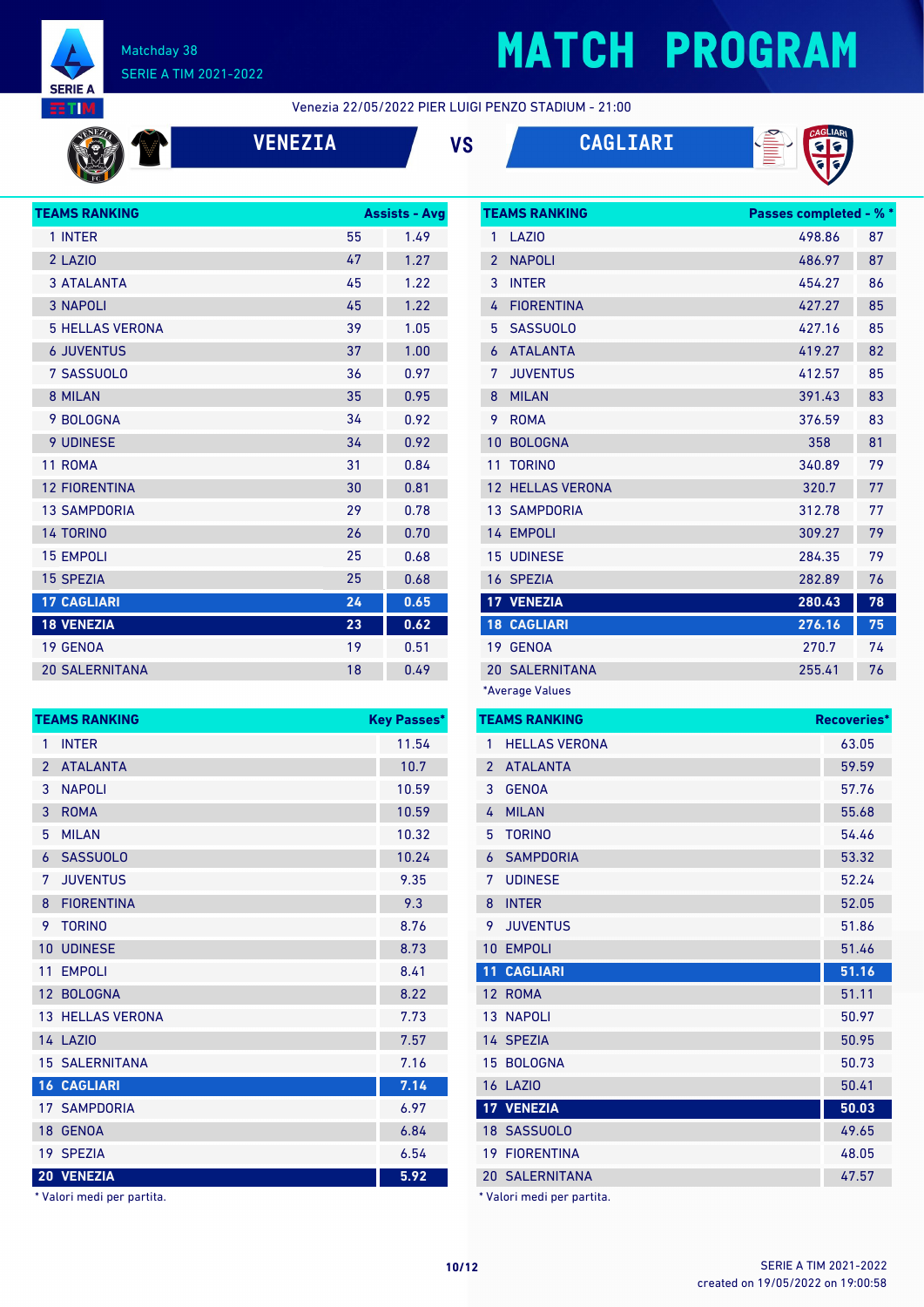

## **MATCH PROGRAM**

Venezia 22/05/2022 PIER LUIGI PENZO STADIUM - 21:00

| $\mathbf{w}_i$ |  |
|----------------|--|
|                |  |
|                |  |
|                |  |

| ŋ<br>- | c.<br>r | ٠. |  |
|--------|---------|----|--|
|        |         |    |  |

| <b>VS</b> | <b>CAGLIARI</b> |
|-----------|-----------------|
|           |                 |



| <b>TEAMS RANKING</b> | AVG (Km)              |         |
|----------------------|-----------------------|---------|
| 1                    | LAZI <sub>0</sub>     | 112.396 |
| $\mathfrak{p}$       | <b>INTER</b>          | 111.426 |
| 3                    | <b>EMPOLI</b>         | 111.238 |
| 4                    | <b>ATALANTA</b>       | 110.828 |
| 5                    | <b>HELLAS VERONA</b>  | 109.876 |
| 6                    | <b>VENEZIA</b>        | 108.83  |
| 7                    | <b>GENOA</b>          | 108.724 |
| 8                    | <b>JUVENTUS</b>       | 108.051 |
| 9                    | <b>ROMA</b>           | 107.961 |
| 10                   | <b>CAGLIARI</b>       | 107.388 |
|                      |                       |         |
|                      | 11 SPEZIA             | 106.994 |
|                      | <b>12 SALERNITANA</b> | 106.961 |
| 13 <sup>2</sup>      | <b>MILAN</b>          | 106.775 |
|                      | 14 TORINO             | 106.462 |
|                      | <b>15 NAPOLI</b>      | 105.929 |
|                      | <b>16 SAMPDORIA</b>   | 105.787 |
| 17                   | <b>BOLOGNA</b>        | 105.194 |
|                      | 18 SASSUOLO           | 105.162 |
| 19                   | <b>FIORENTINA</b>     | 105.123 |

|                 | <b>TEAMS RANKING</b>  | <b>Tot. Final Third Passes - Avg.</b> |        |
|-----------------|-----------------------|---------------------------------------|--------|
| 1               | <b>ATAI ANTA</b>      | 4512                                  | 121.95 |
| $\mathcal{P}$   | <b>NAPOLI</b>         | 4137                                  | 111.81 |
| 3               | <b>INTER</b>          | 3899                                  | 105.38 |
| 4               | LAZI <sub>0</sub>     | 3718                                  | 100.49 |
| 5               | <b>MILAN</b>          | 3421                                  | 92.46  |
| 6               | <b>TORINO</b>         | 3346                                  | 90.43  |
| 7               | <b>FIORENTINA</b>     | 3328                                  | 89.95  |
| 8               | <b>SASSUOLO</b>       | 3255                                  | 87.97  |
| 9               | <b>JUVENTUS</b>       | 3253                                  | 87.92  |
| 10              | <b>HELLAS VERONA</b>  | 3176                                  | 85.84  |
| 11              | <b>ROMA</b>           | 2911                                  | 78.68  |
| 12 <sup>°</sup> | <b>BOLOGNA</b>        | 2901                                  | 78.41  |
| 13 <sup>1</sup> | <b>EMPOLI</b>         | 2850                                  | 77.03  |
|                 | <b>14 UDINESE</b>     | 2658                                  | 71.84  |
|                 | <b>15 SAMPDORIA</b>   | 2422                                  | 65.46  |
| 16              | <b>SPEZIA</b>         | 2228                                  | 60.22  |
|                 | <b>17 SALERNITANA</b> | 2203                                  | 59.54  |
|                 | <b>18 CAGLIARI</b>    | 2172                                  | 58.7   |
|                 | 19 GENOA              | 2120                                  | 57.3   |
|                 | 20 VENEZIA            | 1973                                  | 53.32  |

| <b>TEAMS RANKING</b> |                      | <b>Tot. Dribbling - Average</b> |       |
|----------------------|----------------------|---------------------------------|-------|
| 1                    | <b>MILAN</b>         | 443                             | 11.97 |
| $\overline{2}$       | <b>SASSUOLO</b>      | 396                             | 10.7  |
| 3                    | <b>ATALANTA</b>      | 364                             | 9.84  |
| 4                    | <b>JUVENTUS</b>      | 357                             | 9.65  |
| 5                    | <b>NAPOLI</b>        | 351                             | 9.49  |
| 6                    | <b>UDINESE</b>       | 350                             | 9.46  |
| 7                    | LAZI <sub>0</sub>    | 331                             | 8.95  |
| 8                    | <b>ROMA</b>          | 326                             | 8.81  |
| 9                    | <b>BOLOGNA</b>       | 320                             | 8.65  |
| 10                   | <b>HELLAS VERONA</b> | 310                             | 8.38  |
| 11                   | <b>SALERNITANA</b>   | 305                             | 8.24  |
| 12                   | <b>GENOA</b>         | 298                             | 8.05  |
| 13 <sup>°</sup>      | <b>VENEZIA</b>       | 295                             | 7.97  |
|                      | <b>14 FIORENTINA</b> | 290                             | 7.84  |
| 15                   | <b>TORINO</b>        | 287                             | 7.76  |
| 16                   | <b>EMPOLI</b>        | 286                             | 7.73  |
| 17                   | <b>SPEZIA</b>        | 281                             | 7.59  |
| 18                   | <b>INTER</b>         | 250                             | 6.76  |
|                      | <b>19 CAGLIARI</b>   | 243                             | 6.57  |
|                      | <b>20 SAMPDORIA</b>  | 222                             | 6     |